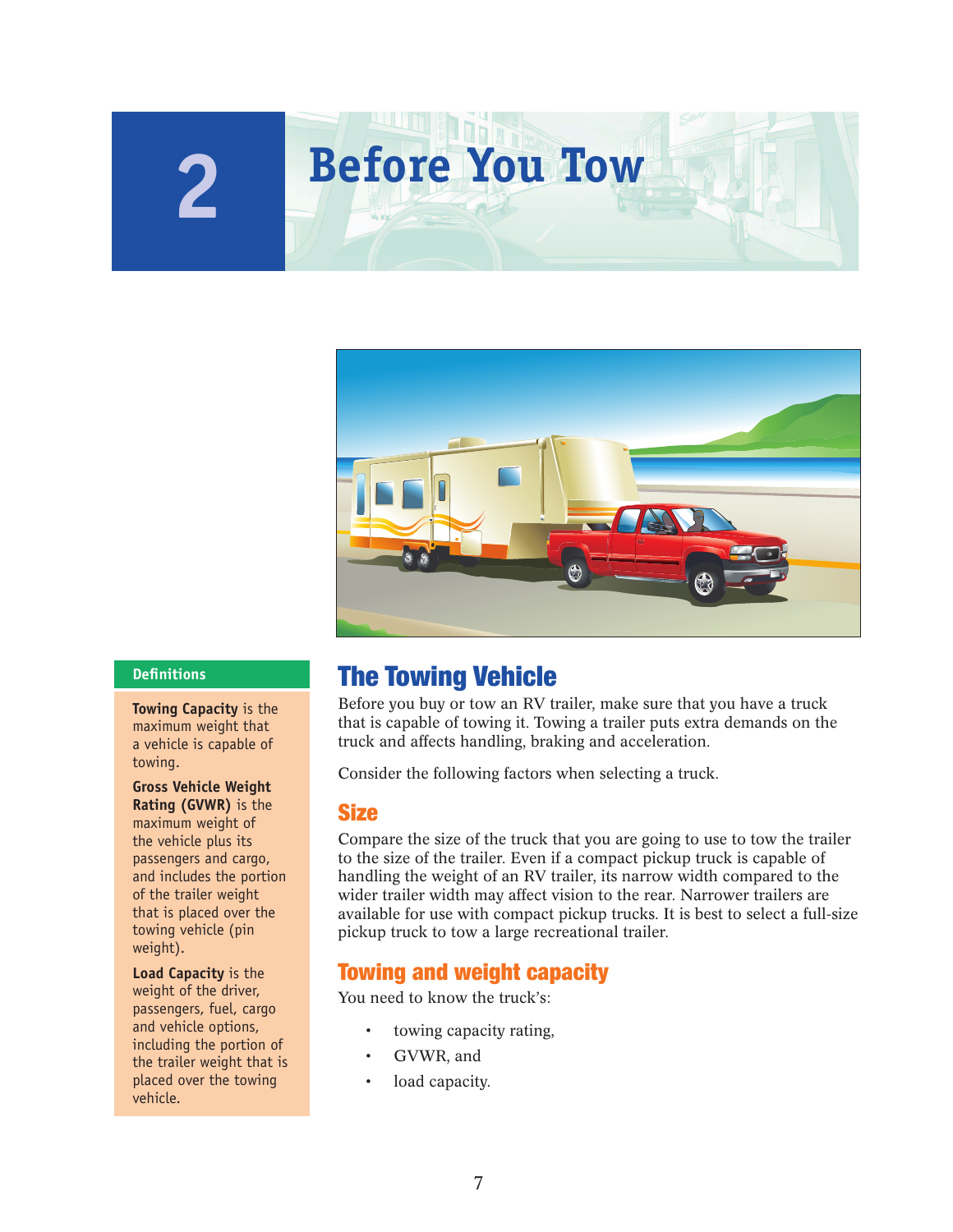#### **Fast Fact**

Exceeding the load capacity, GVWR or towing capacity is unsafe and may void any warranty on the vehicle.

*Motor Vehicle Act Regulations* prohibit the operation of vehicles that are unsafely or improperly loaded, or that exceed weight ratings.

#### **Defi nition**

**Gross Axle Weight Rating (GAWR)** is the maximum weight that can be placed over an axle according to manufacturer's engineering standards. These are usually listed in the owner's manual and on a plate or decal on the vehicle.

Make sure that the truck's towing capacity, GVWR and load capacity are rated for the load to be carried and the trailer you want to tow.

# **Vehicle Requirements**

Most manufacturers have trailer towing packages available which include some or all of the following options. Make sure your truck is equipped for the trailer you intend to tow.

#### **Engine**

Diesel engines are often preferred over gasoline engines. Diesel engines usually make more torque, which is what is needed for towing a large trailer, and may also be more fuel-efficient.

## **Transmission**

A heavy-duty transmission capable of coping with towing a trailer is needed.

# **Cooling system**

The added weight of the trailer increases the engine and transmission temperatures so your truck may need a heavy-duty radiator, along with an oil cooler and transmission cooler, in order to tow a large trailer safely.

# **Axles and suspension**

Heavy duty springs and shock absorbers are needed to handle the added weight of the trailer. Load leveling suspension will help keep sufficient weight over the steering axle by helping keep the truck level. The drive axle gear ratio also needs to be appropriate to tow a trailer. The GAWR of each axle also needs to be sufficient to handle the load.

# **Power brakes and power steering**

These will reduce driver fatigue and make it easier to handle your RV combination.

# **Electrical system**

A heavy duty battery and alternator may be needed to meet additional lighting loads, along with a special wiring harness to connect to the trailer lights. Recreational trailers usually have electrically-operated brakes, so a special controller is needed in the pickup truck to operate the trailer brakes. Some new pickup trucks are available with an integrated trailer brake controller unit but with others, a special controller needs to be installed.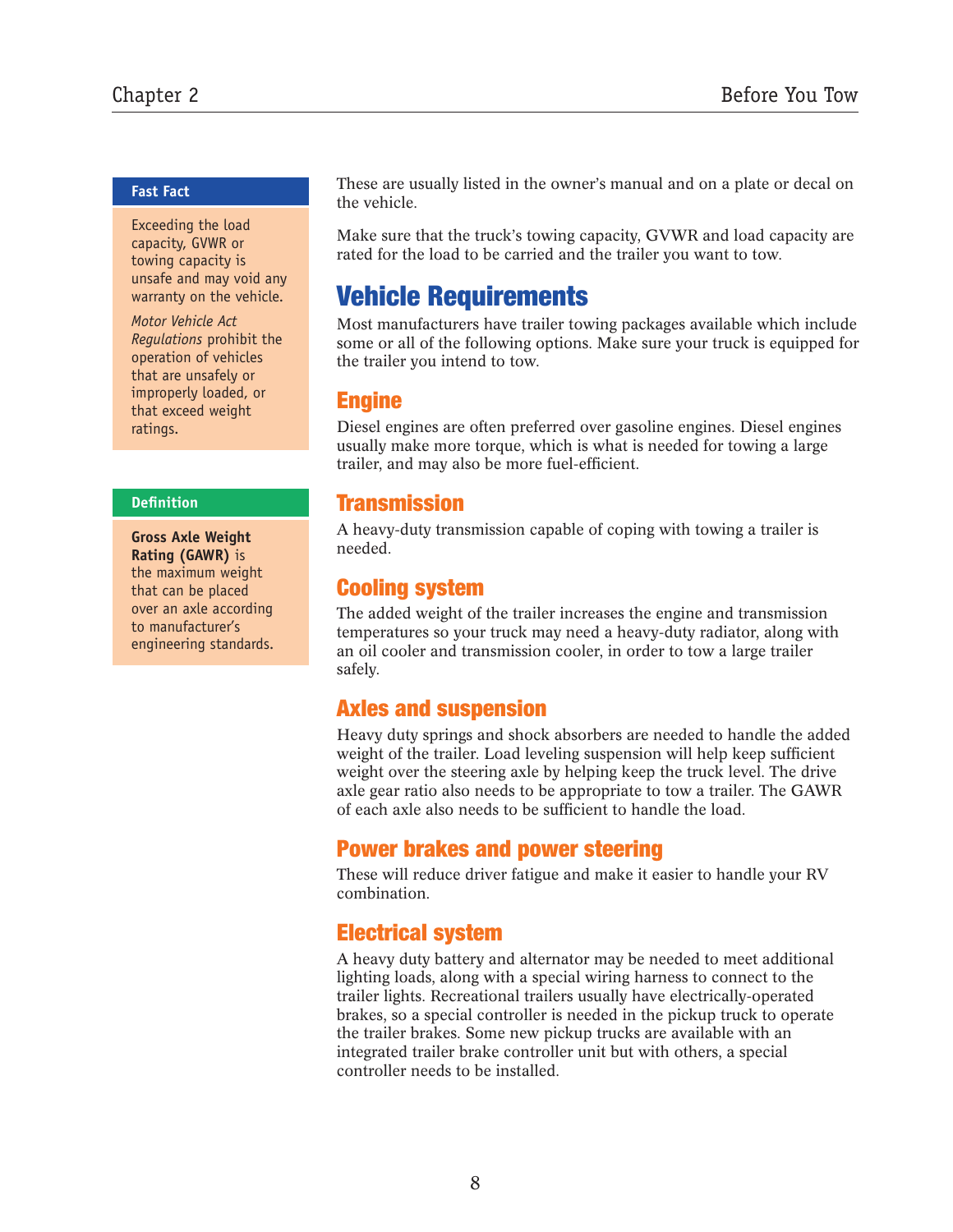# **Driving Tip**

Make sure the tires on both the truck and the trailer are rated for the type and weight of the vehicle including its load.

Put proper truck tires on the truck and trailer tires on the trailer.

#### **Fast Fact**

When the amount of contact between the tire and the road surface is reduced, steering control is also reduced.

#### **Fast Fact**

Rust streaks on the rim may indicate a loose lug nut or cracks in the rim.

*Various types of tire wear patterns.*

# **Wheels and tires**

Manufacturers put a load rating on their tires. Make sure that the maximum load rating stamped on the tire is sufficient for the load that it will carry. Do not allow the weight of your vehicle and load to exceed the rating for any individual tire or any group of tires on a single axle.

Check and adjust tire pressure when tires are cool. Use a tire pressure gauge. If a tire has the correct pressure when it is cool, it will generate a normal amount of heat during use. As this heat builds up it will cause the pressure within the tire to increase a desired amount, which will reduce the amount of wall flexing. When wall flexing is kept under control, heat build up will also be kept under control.

#### **Tire wear**

Operating your vehicle with improperly inflated tires will cause your tires to wear out more quickly. It may also reduce the amount of steering control you have.

Overinflating a tire causes excess wear in the centre part of its tread. An overinfl ated tire has less tread surface in contact with the road surface.

Less contact between your tire and the road means less traction.

Underinflating a tire causes excess wear on the outer edges of its tread. An underinflated tire builds heat more quickly which may result in a tire blowout. In wet conditions, an underinflated tire will not squeeze the water out from between the tire and the road as well as a properly inflated tire. A tire that is under inflated has a greater chance of riding on a film of water (hydroplaning).

Some new vehicles are equipped with a Tire Pressure Monitoring System (TPMS) to warn the driver if tire pressure is getting low. However, TPMS does not replace the need to periodically check and adjust tire pressure.

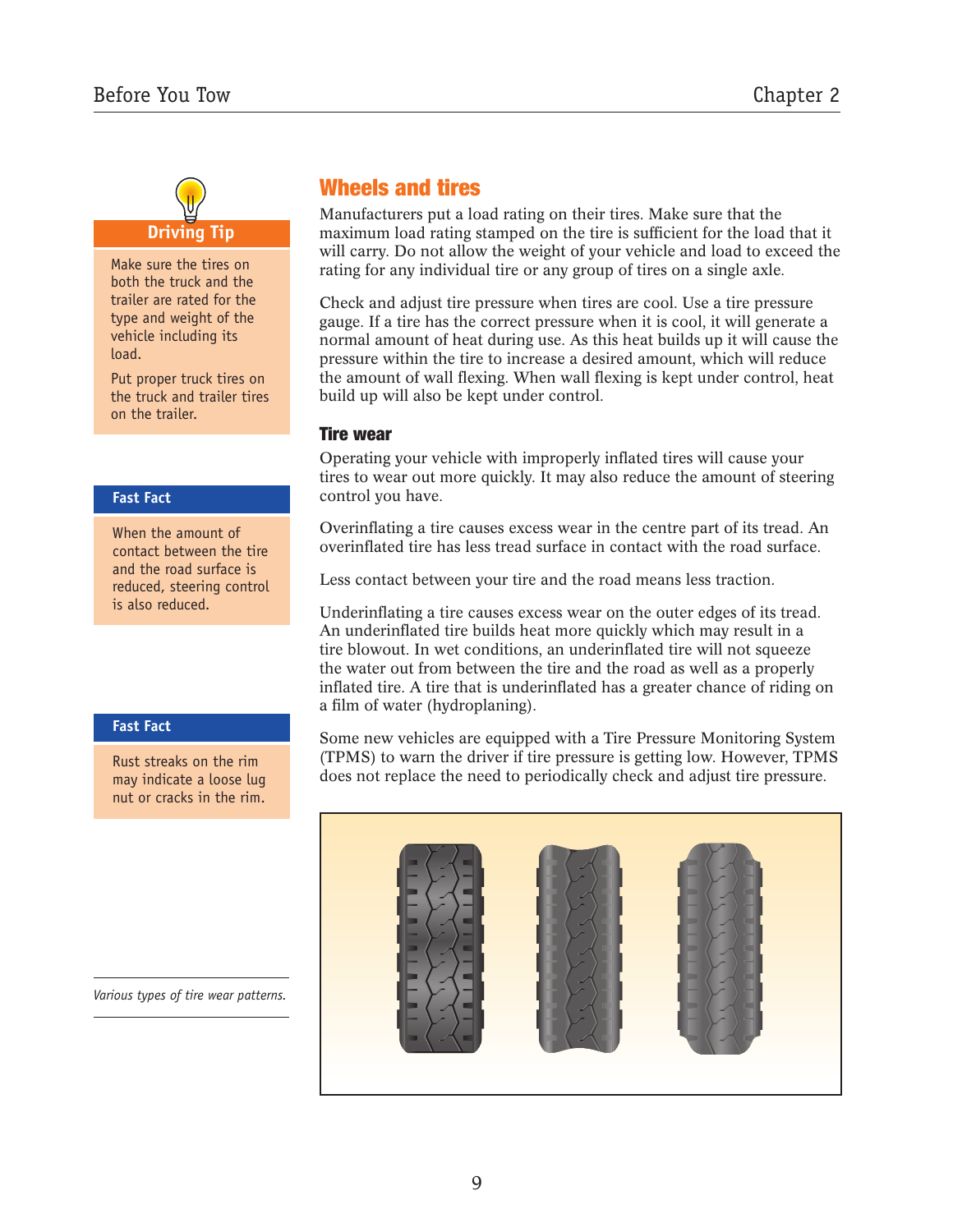*Ensure the tread depth on your tires conforms to the standards set out in the Motor Vehicle Act Regulations.*



#### **Tire problems**

Here are some problems to look for on most tires:

- too much or too little air pressure use a gauge to ensure correct pressure
- tire wear check for tread depth and tread recap separation
- cuts, abrasions, exploding cord, sidewall separation or bulges or cracks
- tires in contact with each other or tires in contact with any part of the vehicle
- cracked or leaking valve stems
- a mixture of different sizes or radial and bias-ply tires being used on the same axle — these can be mixed on the same vehicle but not on the same axle (not a recommended practice)

**Note**: If you change a tire, stop after a short while and check to be certain the wheel nuts are tight.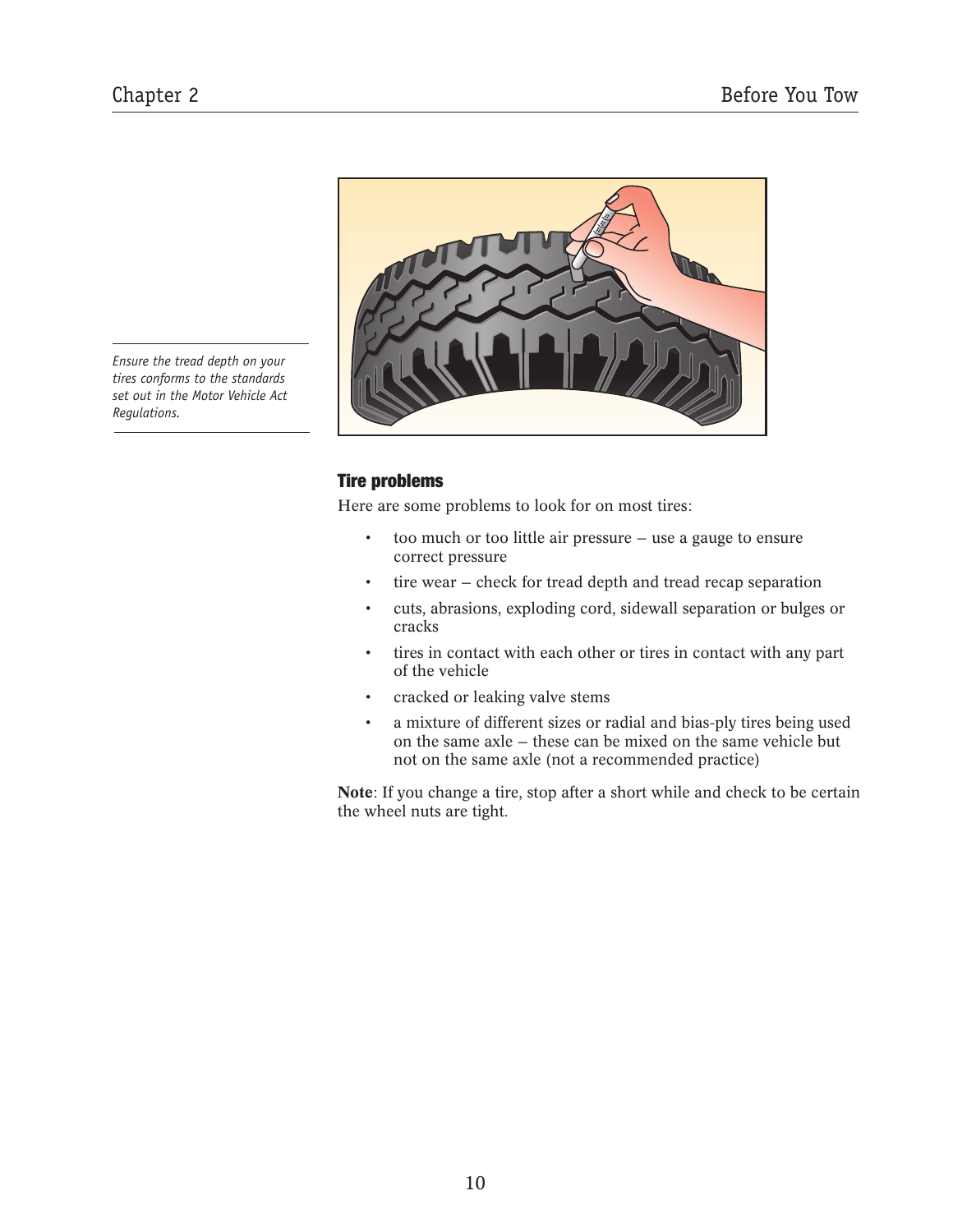

Remember that with convex mirrors, objects may be closer than they appear. Don't rely on convex mirrors when judging the distance between your vehicle and traffic behind you.

## **Mirrors**

You may need to install wide-angle or accessory extended mirrors in order to get a good view around the trailer you will be towing. Your side mirrors should be adjusted to show the trailer in the first three centimetres (one inch) of the mirror with the rest reserved to show the space behind and beside your vehicles. Your mirrors should allow you to see at least 200 metres behind your vehicle. It is a good idea to add a convex mirror below each outside mirror. This will help you to see the tracking of your trailer wheels and allow you to see vehicles that may be in your blind spots, especially on your right hand side.



# **The Trailer to be Towed**

You need to know the Gross Vehicle Weight of the trailer including its load, and how much of that weight is on the trailer hitch, to calculate if the truck is capable of towing the trailer.

There is usually a plate or decal on the trailer indicating the GVWR. This is the manufacturer's recommended maximum weight of the trailer and its load. Most RVs carry a lot of water for washing, cooking and sanitation, along with furniture, food and other supplies. All of this weight needs to be included when determining if the actual trailer weight is within its GVWR, and if the truck has the towing capacity required for the trailer.

You also need to determine how much of this weight will be on the truck. This is called the pin weight or hitch weight. Too little pin weight or hitch weight can cause the trailer to sway. Too much weight can cause steering problems, as there may not be enough weight on the truck's front axle for proper control. You can measure these weights at a public weigh scale.

#### **Fast Fact**

The pin weight or hitch weight should be 15 to 25 per cent of the fifth wheel trailer's actual loaded weight.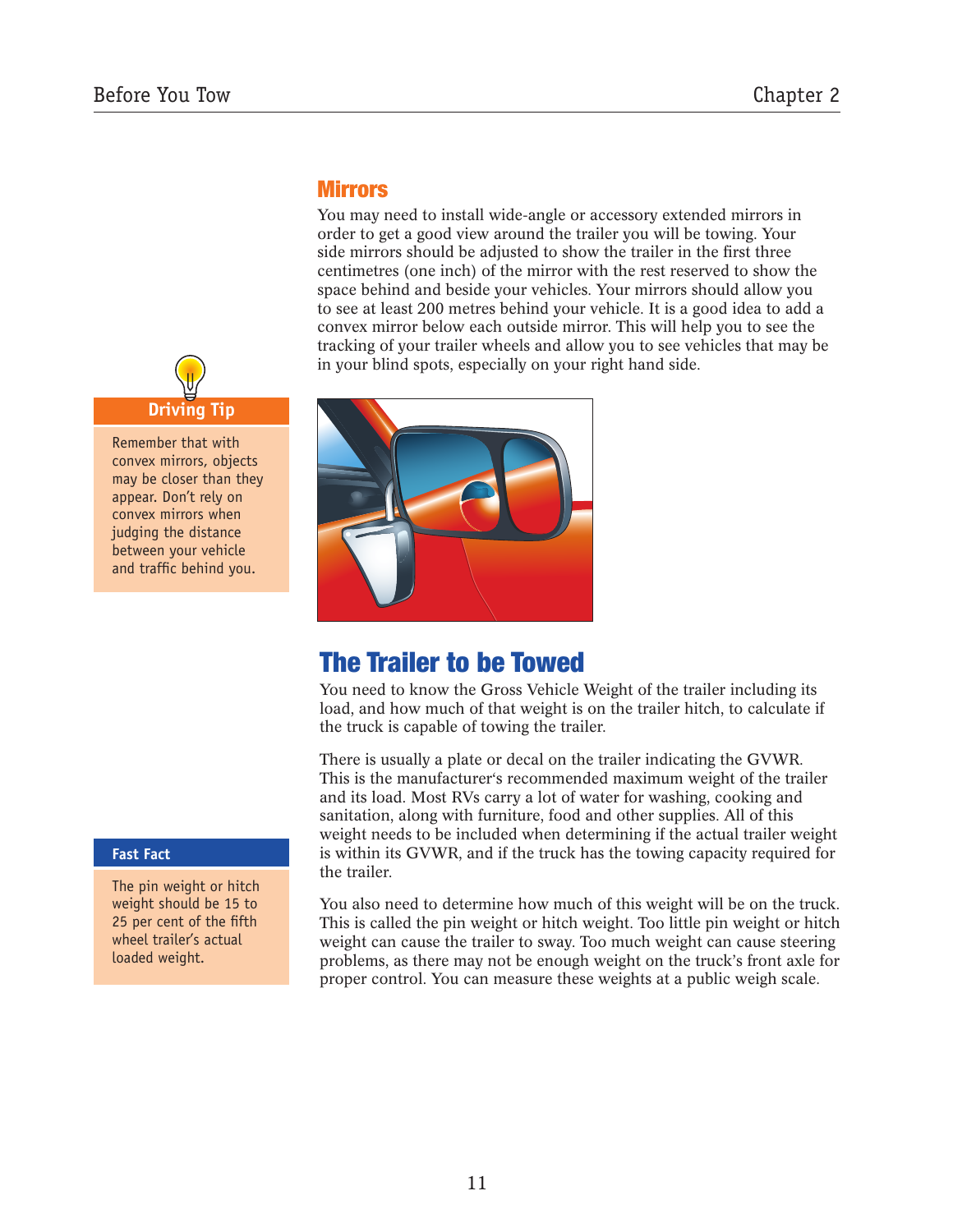**Fast Fact**

Your fifth wheel should be rated to tow 20 per cent more than your trailer's weight. For example, if your fifth wheel RV weighs 5,000 kg, select a fifth wheel that is rated for at least 6,000 kg.

# **Driving Tip**

When mounting the fifth wheel, make sure it is securely fastened to the truck's frame, not just to the pickup bed, or there is a risk that the fifth wheel may come loose from the truck. If your truck has a bed liner, this will need to be removed in the area where the fifth wheel is placed.

#### **Fast Fact**

The fifth wheel should be mounted over, or ahead of, the rear axle.

It should never be mounted behind the rear axle.

# **The trailer connection**

A ball and hitch or fifth wheel is used to connect the trailer to the towing vehicle.

Smaller lighter trailers usually use a ball and hitch connection; larger heavier ones use a fifth wheel.

# **Fifth wheel assembly**

The basic components of the fifth wheel assembly mounted in the pickup truck bed are:

- fifth wheel plate This includes the hitch plate, plate jaws, and handle.
- locking device This holds the plate jaws closed.
- side rails These support the fifth wheel plate.

The basic components of the fifth wheel assembly on the trailer are:

- kingpin This is the pin that attaches to the fifth wheel hitch on the pickup truck.
- pin box This is attached to the bottom front section of the trailer frame; the kingpin is attached to the bottom of the pin box.

# **Mounting the fifth wheel**

Consult a professional to help select and install the right fifth wheel assembly for your combination. Make sure there is clearance between the back of the truck cab and the front of the trailer, between the bottom of the trailer and the pickup box, and between trailer sides and the pickup box. This leaves space for the trailer to turn without striking the truck, and for movement between the truck and trailer when going over bumps or starting to go up or down steep hills.



A fifth wheel hitch should never be mounted behind the rear axle of the truck, which would reduce the percentage of weight over the truck's front axle, resulting in reduced steering control. You could cause damage to both truck and trailer as well as create a hazard for other road users.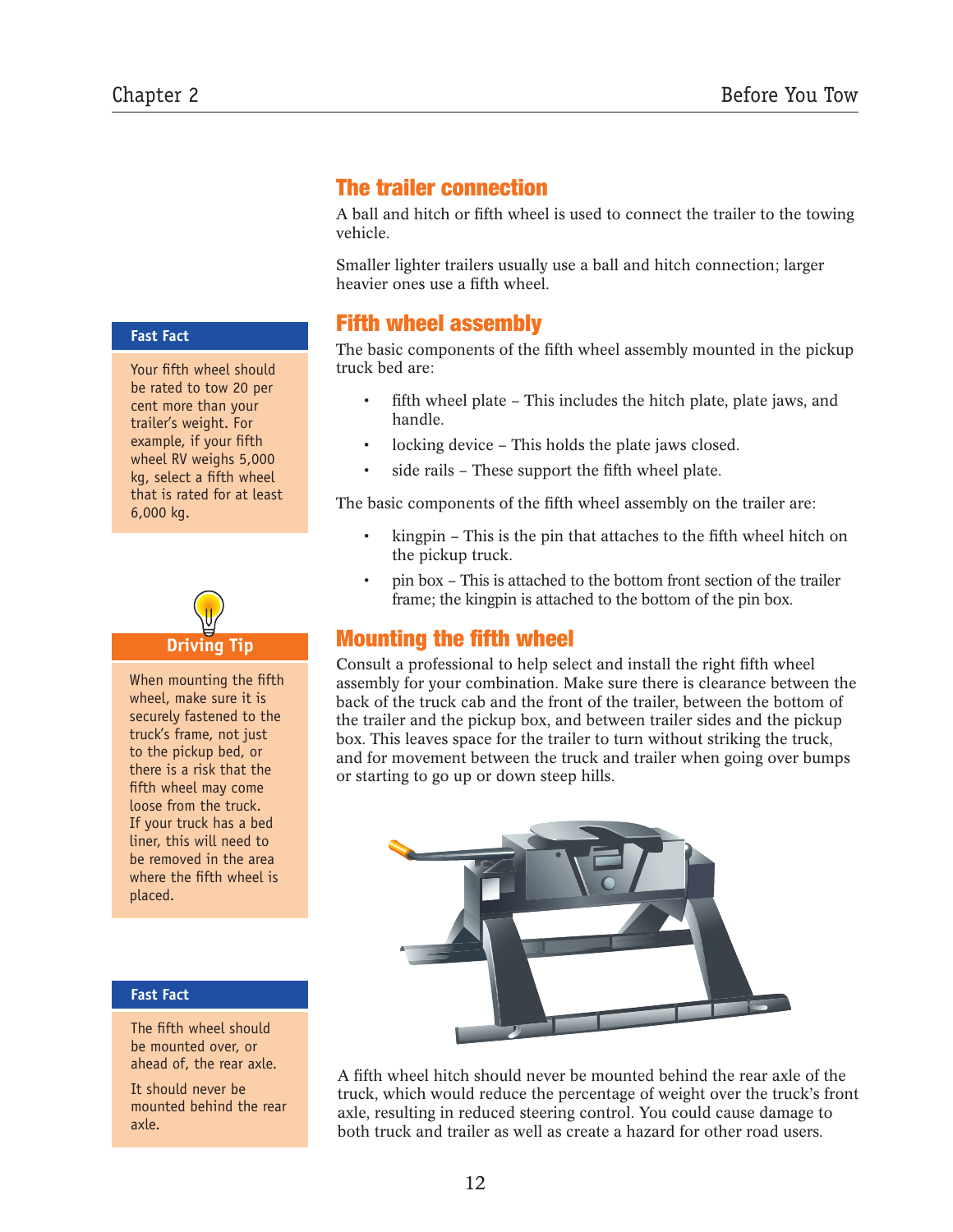# **Ball and hitch connection**

The basic components of a ball and hitch connection are:



the ball hook mounted on the truck, and

#### **Fast Fact**

When fastening the chains on a ball and hitch connection, cross the chains over each other, under the ball and hitch.



the hitch on the trailer to connect to the ball on the truck.

Safety chains or cables are also required to connect the trailer to the truck in case of hitch failure.

A load equalizing hitch assembly is often used with heavier trailers.

There are various classes of hitches, each designed to handle a certain range of weight.

#### **Mounting a ball and hitch trailer connection**

Consult a professional to help select and install the right type of assembly for your combination. Make sure there is sufficient height to clear bumps in the road and areas that you will back the unit into.

The added weight of the trailer may load down the rear of the truck, reducing the percentage of weight over the truck's front axle, resulting in reduced steering control. Load leveling hitches can help to compensate for the added weight of the trailer.



Consult a professional to help select and install the trailer brake connections and controls for your RV combination.